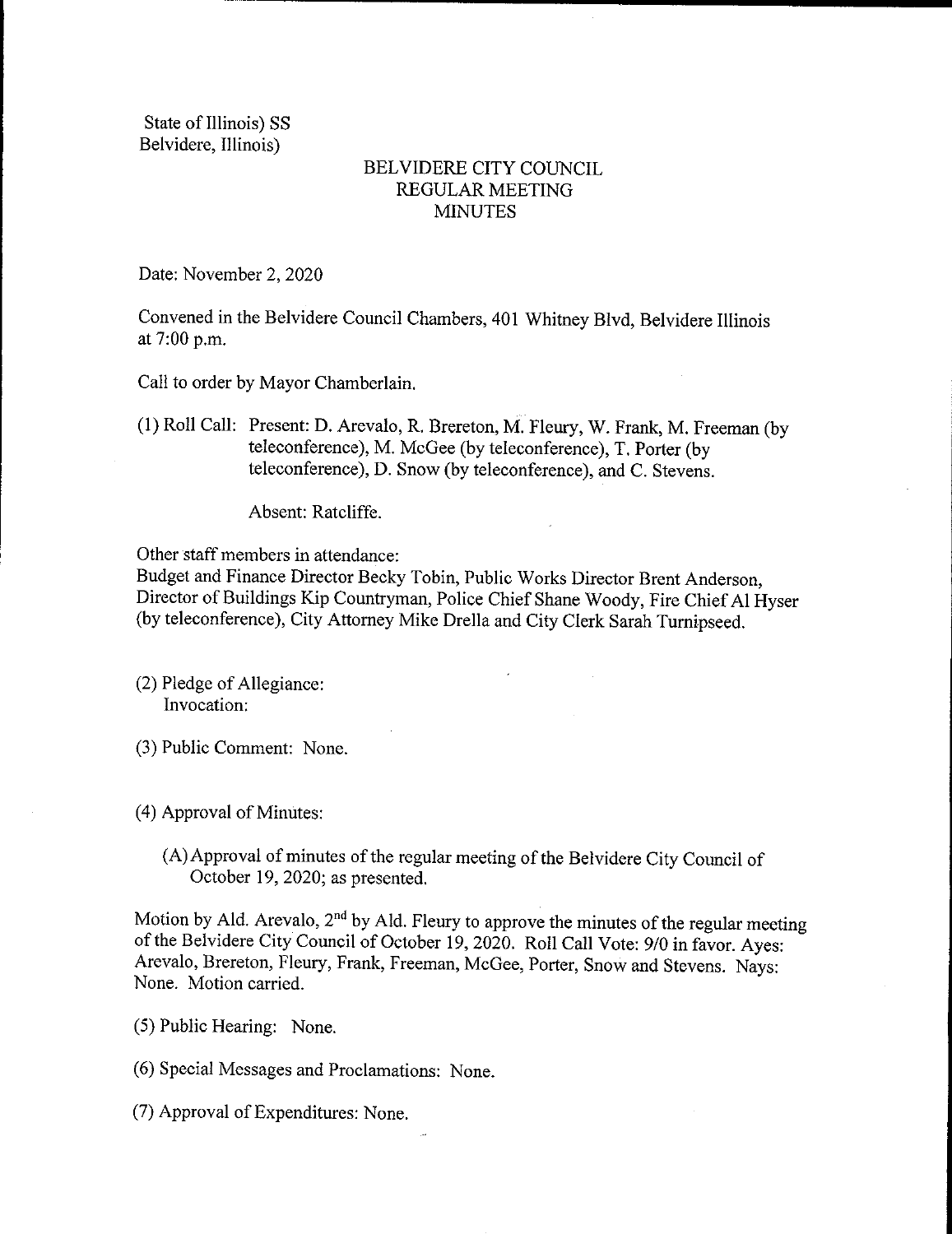- 8) Committee Reports and Minutes of City Officers:
	- A) Minutes of Committee of the Whole— Public Safety and Finance and Personnel of October 26, 2020.

Motion by Ald. Arevalo,  $2<sup>nd</sup>$  by Ald. Stevens to approve the minutes of Committee of the Whole— Public Safety and Finance and Personnel of October 26, 2020. Roll Call Vote: 9/0 in favor. Ayes: Brereton, Fleury, Frank, Freeman, McGee, Porter, Snow, Stevens and Arevalo. Nays: None. Motion carried.

9) Unfinished Business:

 $(A)$  Ord. #507H – 2<sup>nd</sup> Reading: An Ordinance Authorizing the Sale of Certain Personal Property (Public Works 1974 Pennco Tank Trailer).

Motion by Ald. Frank,  $2<sup>nd</sup>$  by Ald. Stevens to pass Ordinance #507H. Discussion took place. Roll Call Vote: 9/0 in favor. Ayes: Fleury, Frank, Freeman, McGee, Porter, Snow. Stevens, Arevalo and Brereton. Nays: None. Motion carried.

- 10) New Business:
	- (A) Ord. #508H -1<sup>st</sup> Reading: An Ordinance Amending Section 2-2, Public Comment of the City of Belvidere Municipal Code.

Let the record show Ord. #508H was placed on file for first reading.

 $(B)$  Res.  $#2022-2020 - A$  Resolution Authorizing the Purchase of Certain Real Property Adjacent to Logan Avenue to Facilitate ADA Compliance.

Motion by Ald. Arevalo, 2<sup>nd</sup> by Ald. Stevens to adopt Res. #2022-2020. Roll Call Vote: 9/0 in favor. Ayes: Frank, Freeman, McGee, Porter, Snow, Stevens, Arevalo, Brereton and Fleury. Nays: None. Motion carried.

(C) Motion to Waive Referral of Resolution #2023-2020 to Committee pursuant to Sec. 2- 88, of the Belvidere Municipal Code.

Motion by Ald. Fleury, 2<sup>nd</sup> by Ald. Snow to Waive Referral of Resolution #2023-2020 to Committee pursuant to Section. 2- 88, of the Belvidere Municipal Code. Roll Call Vote: 9/0 in favor. Ayes: Freeman, McGee, Porter, Snow, Stevens, Arevalo, Brereton, Fleury and Frank. Nays: None. Motion carried.

(D) Res.  $\#2023 - 2020 - A$  Resolution Authorizing the Execution of An Agreement Between the City of Belvidere and Washington International Insurance Company.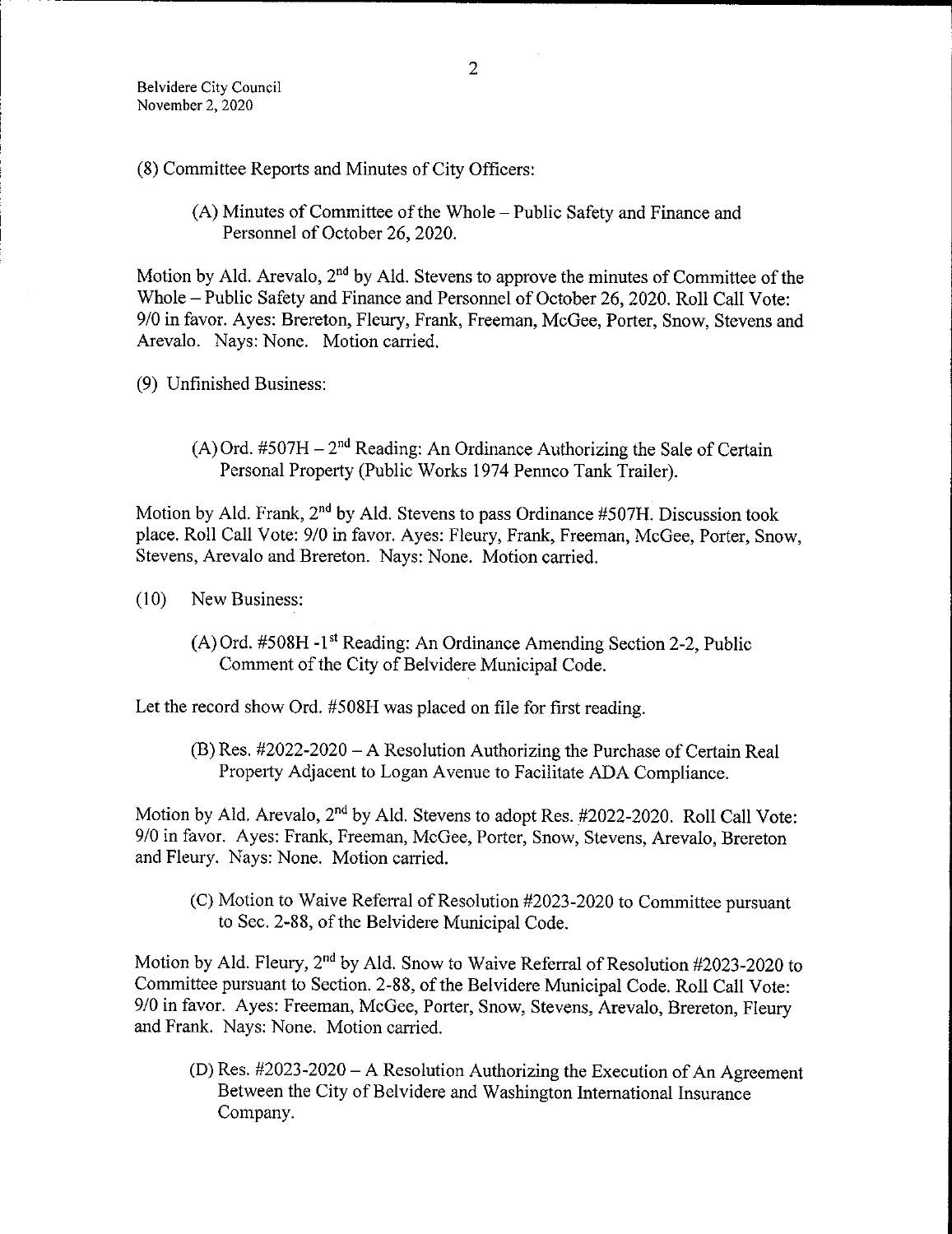Belvidere City Council November 2, 2020

Motion by Ald. Arevalo,  $2<sup>nd</sup>$  by Ald. Stevens to adopt Res. #2023-2020. Discussion took place. Motion by Ald. Stevens, 2<sup>nd</sup> by Ald. Frank to Amend Res.# 2023-2020 to replace the Settlement Agreement (Exhibit A) with the new Settlement Agreement with the settlement amount of \$55,895.29. Roll Call Vote: 9/0 in favor to amend. Ayes: McGee, Porter, Snow, Stevens, Arevalo, Brereton, Fleury, Frank and Freeman. Nays: None. Motion carried. Roll Call Vote to adopt Res. #2023-2020 as amended: 9/0 in favor. Ayes: Porter, Snow, Stevens, Arevalo, Brereton, Fleury, Frank, Freeman and McGee. Nays: None. Motion carried.

Motions forwarded from Committee of the Whole— Public Safety, Finance & Personnel of October 26, 2020.

- A) Motion to approve the 2021 IML Risk Management Association Annual Renewal. Roll Call Vote: 9/0 in favor. Ayes: Snow, Stevens, Arevalo, Brereton, Fleury, Frank, Freeman, McGee and Porter. Nays: None. Motion carried.
- B) Motion to allow public comment to include written comment at any public meeting which will be read into the record by City staff during the public comment portion of the meeting. Any such written public comment must be received by the City Clerk no later than 4:30 p.m. the day of the public meeting. The Clerk shall provide an email address for purposes of receiving public comment and post that address on the City's Web Site. Upon termination of the Governor's Executive Order 2020-58 as well as any other Executive Order restricting public gatherings during COVID- 19, this policy shall immediately terminate and public comment will revert to its usual requirement of in person attendance. Roll Call Vote: 9/0 in favor. Ayes: Stevens, Arevalo, Brereton, Fleury, Frank, Freeman, McGee, Porter and Snow. Nays: None. Motion carried.
- C) Motion to authorize Capital Fund expenditures for the purchase of two (2) 2021 Dodge Durango Police Package SUV's at a cost not to exceed \$46,250 each for a total expenditure of \$92,500.00. Discussion took place. Roll Call Vote: 9/0 in favor. Ayes: Arevalo, Brereton, Fleury, Frank, Freeman, McGee, Porter, Snow and Stevens. Nays: None. Motion carried.
- D) Motion to authorize the purchase of four (4) Motorola Starcom 21 APX 4000 7/800 MHZ Model 2 Portable Radios at \$3,679.69 each; for a total cost of \$14,718.76 using funds budgeted in the Equipment Line Item  $#01-5-210-8200$  for the purchase of portable radios. Roll Call Vote: 9/0 in favor. Ayes: Brereton, Fleury, Frank, Freeman, McGee, Porter, Snow, Stevens and Arevalo. Nays: None. Motion carried.
- E) Motion to approve the Homecoming Parade Application. Discussion took place. Roll Call Vote: 9/0 in favor. Ayes: Fleury, Frank, Freeman, McGee, Porter, Snow, Stevens, Arevalo and Brereton. Nays: None. Motion carried.